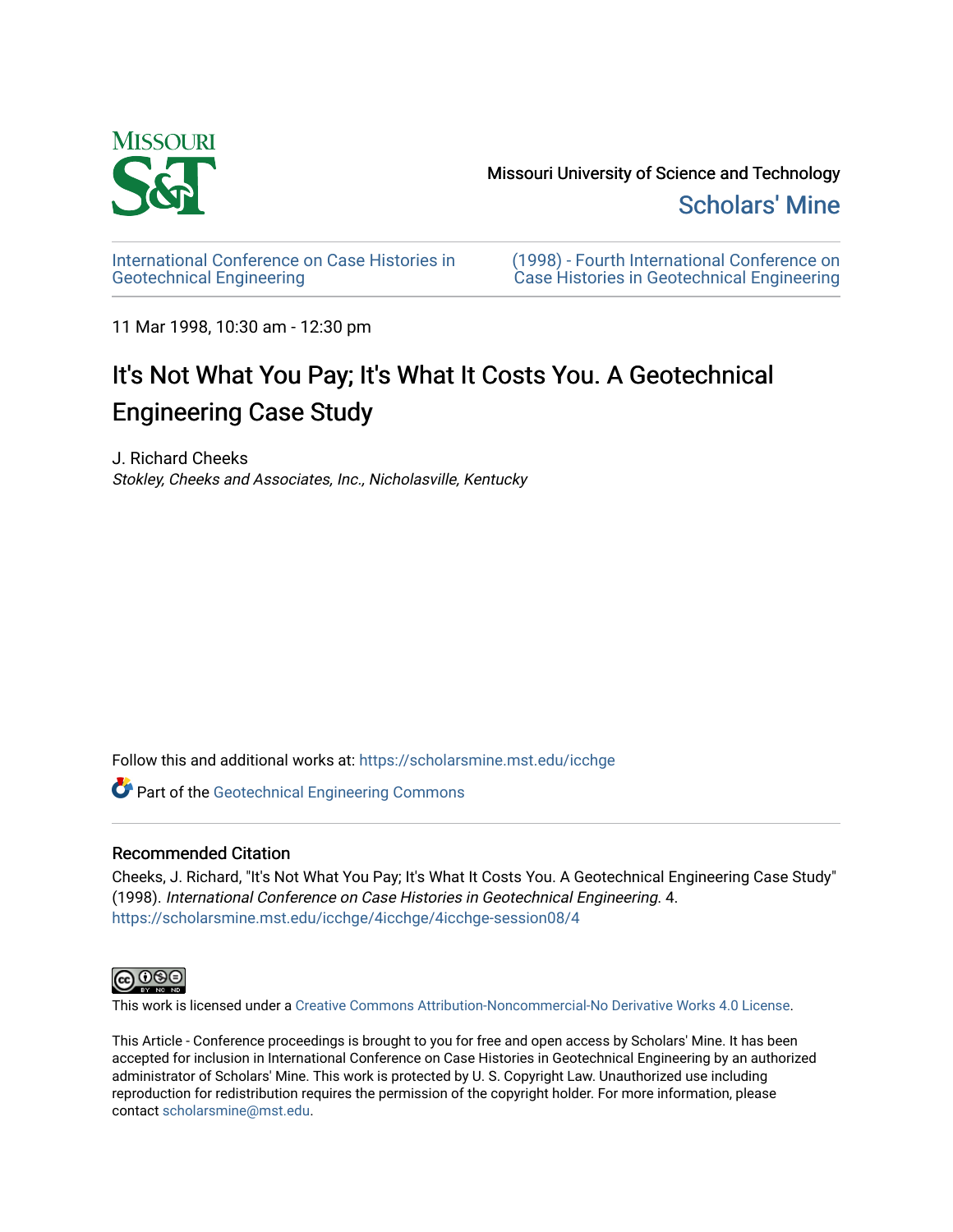

## IT'S NOT WHAT YOU PAY; IT'S WHAT IT COSTS YOU A GEOTECHNICAL ENGINEERING CASE STUDY

#### J. Richard Cheeks, P. E.

Stokley Cheeks and Associates. Inc Nicholasville, Kentucky - USA - 40356 Paper No. 8.02

### ABSTRACT

The project consists of a middle school constructed on a previously undeveloped site. Site development required leveling a mountain ridge and perimeter fills up to 150 feet deep to create the relatively level 15 acre building site. Access to the site required a 1000 foot long side hill road from the adjacent main highway. Neither the owner nor the design team obtained geotechnical investigations of the site. As a result, they failed to consider the impact of the geologic setting on seepage, ground water flow, and slope stability. Near the end of construction, slope mstabilities occurred in a cut section of the entrance road and one of the major embankment sections. The owner, the county school board, hired the writer to determine the cause of the instabilities and provide testimony in their on going litigation. This paper summarizes the site conditions and project history, describes the writer's investigation, describes the dispute resolution processes, and presents two procedural lessons learned from the case; the importance of qualified professional geotechnical advice, and the inherent and sometimes unrecognized value of ADR procedures.

#### **KEYWORDS**

Geotechnical Engineering, Professional Practice. ADR. Litigation, Ethics. Colluvium. Failure. Faults, Seepage

#### **INTRODUCTION**

Geotechnical engineers make important contributions to the design and construction process for design fees typically less than 0.2 percent of construction cost. When properly used, geotechnical engineers save the owner many times more than the  $0.2$  percent fees by suggesting appropriate foundation systems and identifying subsurface conditions peculiar to the site that require attention during design and construction.

In this case, the design team undervalued geotechnical advice. One factor that possibly led to this attitude was that the building would be entirely rock supported in a major cut section. However, the conclusion that geotechnical engineering was not needed for this project was misguided and. as a result, critical subsurface conditions such as the seepage and historical landslide activity were not identified. These factors resulted in slope failures, protracted litigation, and damages estimated between \$800,000 and \$1,000,000.

#### SITE CONDITIONS AND GEOLOGIC SETTING

The owner selected the  $~mid$  middle school site due to its proximity to the county's relatively new high school The site is located in mountainous terrain. The mountain tops occur at elevations of approximately 2000 to 2300 feet Mean Sea Level (MSL), approximately 1000 feet above the major valleys. The original site grades ranged between 1450 feet MSL along the axis of the ridge at the north end of the site to 1220 feet MSL at the base of the ridge at the southern end

Gently dipping beds of sandstone, shale, siltstone, coal and underclay of Pennsylvanian age underlie the site. There are two faults, first on the north end of the site, and second along the highway alignment east of the site. The first fault has experienced a relative displacement of about 160 feet, with the south side of the fault being up thrown. The east end of this fault intersects the second fault, a reverse fault with the west side up thrown. The relative displacement along the second fault is about 200 feet south of the first fault, and about 40 feet to the north. No faults in this region have been seismically active in recent geologic time.

The displacement at the first fault truncated water bearing sandstone and coal layers and blocked these zones with up thrown siltstone and shale units. This blockage and the gentle regional dip of about 400 to 500 feet per mile from the northwest into the fault cause seepage discharge at the fault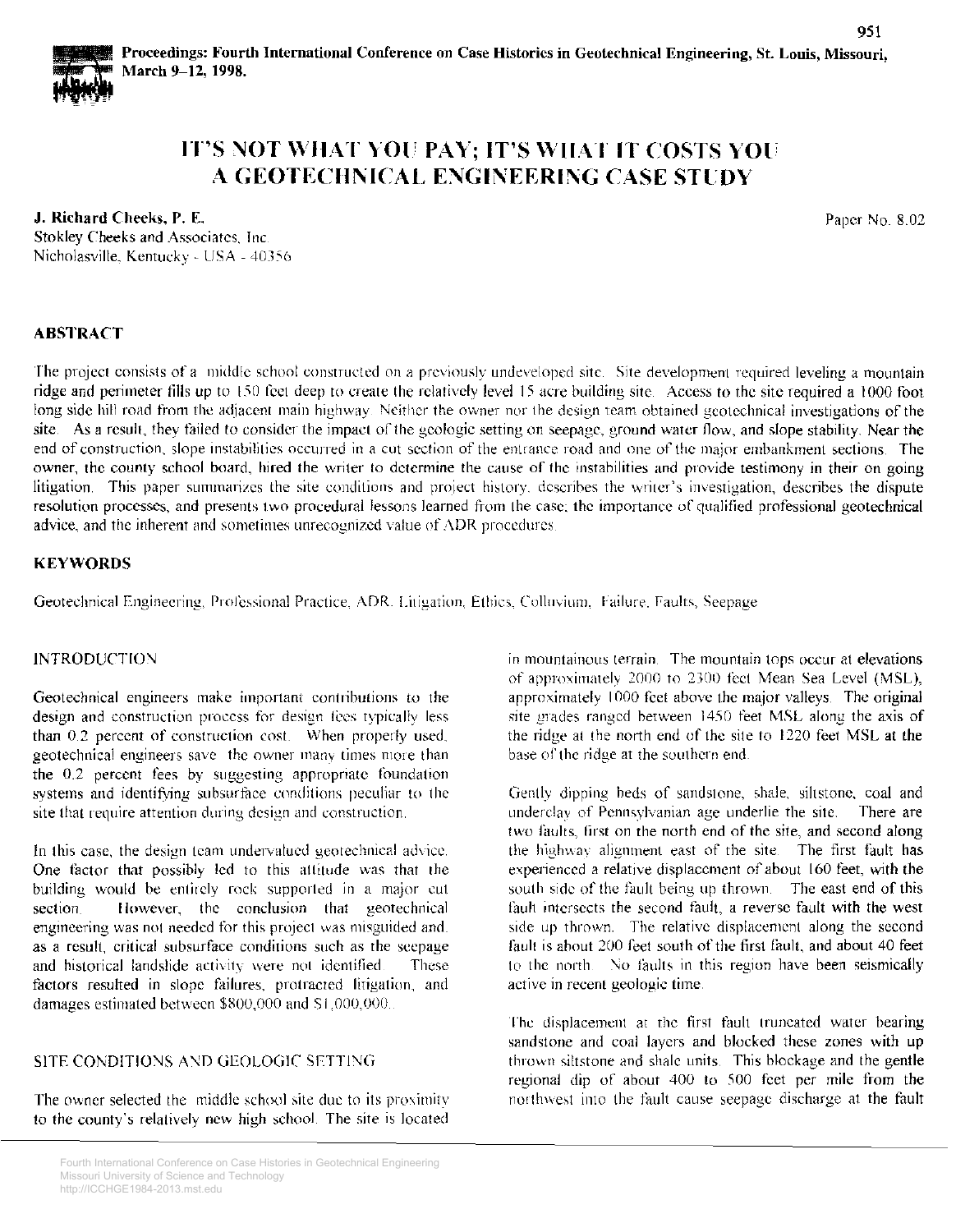and historic slope instabilities due to the seepage on the east slopes north of the fault

### DESIGN PHASF.

In 1986, the owner hired the same architect who had designed the high school located on the opposite side of the highway. At the owner's suggestion, the architect hired a local civil engineer for the site development design including the grading. access road, and utility service from the property boundaries to the exterior building lines. The architect was responsible for the design of the structure, the paving and side walks.

As required by the owner/architect agrecmem, the architect asked the owner to provide a geotechnical report for the site. In response, the same local civil engineer offered to provide a soils report even though he had no geotechnical training or experience. The civil engineer's proposal to the owner included two test pits, two Standard Proctor compaction tests. determination of the soil bearing values, and a written report for a fee of  $$1,215$ . The owner submitted this proposal to the architect for his review and approval.

This work culminated in a one page, undated, unsigned report on plain paper (no letterhead) with two Standard Proctor laboratory compaction tests appended. The report tersely summarized the site geology. Regarding slope design, the report states,

Similar materials were encountered and utilized in the construction of US25 $E$  and the  $\ldots$  County high school site. Since the adjacent construction sites are within the same geologic formation, it is felt by the engineer that cut and till slopes previously utilized can be applied to this proposed site...

The report did not address important site specific geotechnical issues such as seepage, the existence of colluvium on the natural east slopes, the impact of the faulting on hydrogeology and slope stability, or special handling procedures for slaking shale used in the embankments. Furthermore, the report did not address common geotechnical engineering concerns of site preparation and construction monitoring such as proof rolling the subgrade, benching the sloping subgrade before embankment construction, fill placement, compaction, or compaction testing

This project included cuts and fills totaling over 400,000 cubic yards of soil and rock. The excavated material was placed m fills around the perimeter of the ridge to balance quantities and produce a 15 acre building site. In addition, an access road was built on a side hill condition using 20 foot cuts and fills. Construction was divided into two phases Phase I provided access to the site, site grading, and utility construction to the building. Phase II paved the access road and parking lot, and constructed the school building\_ The civil engineer developed

the Phase I plans and specifications, hut the architect issued these documents under the architect's name. The architect developed the Phase II plans and specifications. The owner hired two separate contractors

The Phase I plans indicated  $2:1$  (Horizontal Veritical) slopes for all fill and cut slopes in soil. However, the Phase I plans and specifications for the project contained several deficiencies. For example,

- there were no provisions for benching the natural slopes prior to placing fill
- there were no provisions for internal embankment drainage
- the specifications defined two earth materials, "Earth" and "Rock" Ilowever, the definition of "Earth" allowed the inclusion of large boulders as well as debris such as tree stumps, etc.
- the testing and monitoring requirements in the specifications were not adequately defined

#### PHASE I CONSTRUCTION

The Phase I contractor submitted a total of 31 field density test reports for the entire project. The first of these tests was performed on April 30, 1987, and the last of the tests was performed on June 5, 1987. However, filling continued on the site through August 1987, and most of the fill was untested.

The thirty-one field density tests are inadequate for a project having 400,000 cubic yards of fill. Furthermore, of the 31 tests, improper testing procedures were used for many, an inappropriately low Proctor density was applied to the field densities, and no retests were performed after obtaining failing test results. About two thirds of the tests are either unbelievable or indicate inadequate dry density. For example, some of the reported test results had a combination of dry density and moislure content that plot above the zero air voids curve in a range that can not occur in nature

The Phase I contractor observed seepage in a major fill area near the first fault. The contractor had already placed a considerable volume of fill in the area before observing the scepage. The civil engineer did not conduct any investigation of the seepage to determine its source or extent None the less, he directed the contractor to install a drain to collect water from the actively seeping area. However, the drain discharged the water onto the face of the previously placed embankment slope and only collected water from the single point source that had been observed

On August 8, 1987, the Phase I contractor reported a landslide had started along the entrance road and requested a plan to resolve the slide problem. However, he received no response, and before demobilizing, he regraded and revegetated the slide area. ending Phase I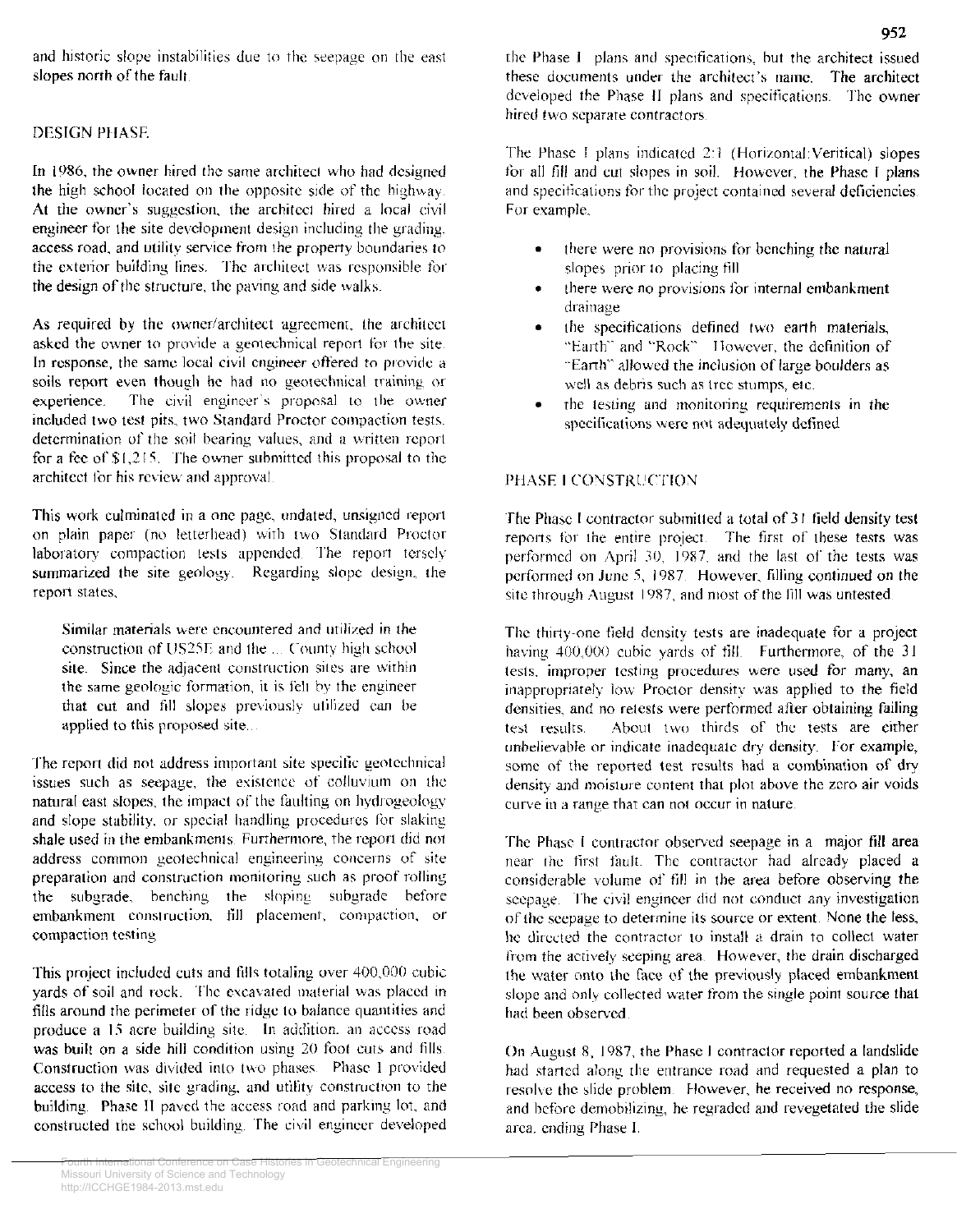The slide at the entrance road noted previously by the Phase I contractor began to move again in June 1988. This landslide is not related to the Phase II contractor or activity except that it occurred during Phase II construction. Without determining the cause of the slide or the subsurface conditions at the slide area, the design team proposed a 200 foot long cantelevered retaining wall to stabilize the road slide area. The retaining wall "design" specified a rock supported footing with a shear key. Anchors, 3 feet long and I inch in diameter, extend out of the shear key into the rock. The remedial plan also specified the total removal of the soil to rock 15 feet behind the wall. This 1500 cubic yard excavation would be backfilled with cyclopean durable rock material. Upon completion, the reconstructed slope behind the \\·all v,·ould be a maximum *2.*  inclination

Implementation of this remedial program hcgan in September 1988. By late October, the contractor determined that the depth to rock along the wall footing was neither uniform nor at the assumed elevation. In January 1989, just after the wall was completed, new movements occurred in and next ro the original slide area. These new movements damaged the wall and broke a water main. The movements also placed an existing natural gas transmission line located just above the active slide area at risk, and the gas company relocated the main to reduce the risk of rupture. The Phase II contractor responded to these problems by calling for an engineering review of the slide conditions to determine its cause and develop appropriate corrective active plans.

In mid February 1989, a geotechnical firm provided a proposal to evaluate the landslide and develop recommendations for corrective action The proposal represented a typical geotechnical approach to characterize the soil, rock and ground water conditions with borings, observation wells, laboratory tests and analysis culminating in a written report. The estimated fee for this work was \$13,600.

The Phase II contractor had employed a local grading subcontractor on the project to implement the original corrective action plan. Upon learning about the geotechnical proposal to investigate the slide, this subcontractor wrote the owner and, in part, said,

It is my understanding that a geotechnical firm offered a proposal for drilling the area at a cost of approximately  $$13,000,00$ . I believe we can find an explanation for less expense.

The subcontractor circumvented the usual job communication protocol by writing directly to the owner and bypassing the Phase II contractor. Furthermore, the subcontractor's message was in direct conflict with the Phase II contractor's recommendation to perform the geotechnical analyses before doing any additional work on the slide. The owner never authorized the geotechnical study of the slide

The subcontractor worked with the owner and the design team by continuing to excavate the slide material over the next six months. These activities caused the movements to spread up the slope and into adjacent areas of the slope. By the following October, the subcontractor reports removing over 15,000 cubic yards of soil and rock from the slope area with about 13,000 cubic yards of crushed rock required to finish the work. By this time, the subcontractor declared bankruptcy, and the owner finished the work with its own resources

#### PARKING LOT LANDSLIDE

In April 1989, embankment failure occurred near the first fault again placing the natural gas transmission line located just below the active slide area at risk. The gas company relocated the line to reduce the risk of rupture. The civil engineer stated that he was unable to determine the cause or total extent of the slide. About 11 days later, the civil engineer notified the Phase II contractor of this new slide and demanded the Phase II contractor's immediate attention. The Phase II contractor responded by reminding the civil engineer that "it is difficult to understand how work can go on if you don't know what is required."

On May 24, 1989, the architect directed the civil engineer to ··proceed \vith haste in contacting" the same geotechnical firm that had prepared the proposal to evaluate the access road slide. On May 31, 1989, a principal of the geotechnical firm visited the site to observe the conditions. On June 5, 1989, he submitted a proposal to the owner in care of the civil engineer. On June 19, 1989, the civil engineer met with a second geotechnical firm On June 21, 19&9, this second firm submitted a proposal to evaluate the parking lot slide. The first firm's proposal was for about \$20,000 and the second firm's proposal was for approximately  $$30,000$ .

While the civil engineer was still obtaining the geotechnical engineering proposals, he was also soliciting quotes to repair the new slide area from the local grading subcontractor mentioned previously On June 21, 1989, the local subcontractor bid \$35,900 to repair the slide. On June 22, 1989, the Owner "put on hold any actions on" the parking lot slide or the geotechnical evaluations of the slide. However, on July 6, 1989, the civil engineer met at the site with a technician employed by a third geotechnical engineering firm. Subsequently, this third firm drilled eleven (II) auger borings into the slide area. This work culminated in a written report on August 4, 1989. If one compares the scope of work performed by the third tirm to the scopes of work proposed by the first two firms. clearly the third firm performed a greatly reduced scope limited to the auger borings and a report of the findings.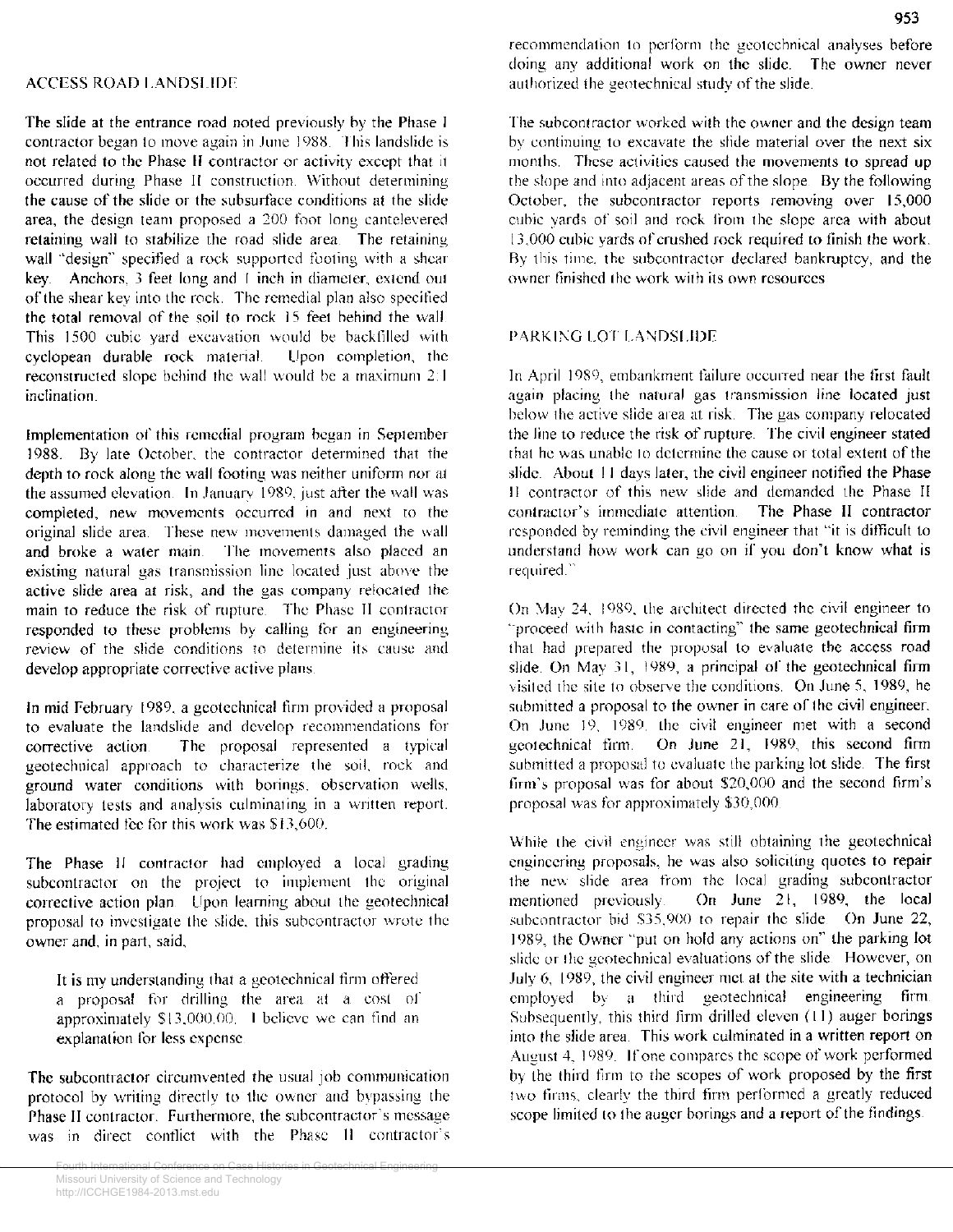These borings encountered wood fragments at several locations. Furthermore, the fill material was very wet and consisted of a mixture of soil and weathered shale. Standard Penetration Test N Values within the fill zone ranged from 1 to 20 blows per foot. Given that rock fragments and other obstructions within the fill distorted these test results upward, one can conclude that the phase I contractor had not adequately compacted the fill. This report concluded that seepage within the fill was the basic cause of the failure. However, the lack of compaction, the absence of stability benches, and the burial of trees and other similar materials near the toe of the slope also contributed to the failure.

As noted above, the specification defines "Earth" as "dirt, debris, loose rock of one cubic vard or less, soft rock or other materials which can be removed by hard (sic hand) tools, power tools or by ripping with a bulldozer." It should not be surprising that borings drilled into the failed embankment encountered wood fragments. The civil engineer then admitted that he had allowed the contractor to bury trees, stumps and related matter in the toe area

The civil engineer developed a corrective action plan for the parking lot slide based upon the third geotechnical engineer's boring data and report. This plan specified the complete reconstruction of the failed embankment to restore the site to its original design configuration. However, the engineer's construction cost estimate for the work was about \$410,000, and the owner directed a redesign to reduce the cost. The redesign included the removal of the fill material from within the failure zone, regrading the area on 2.1 slopes with benches every 40 to 50 feet in elevation, and the installation of horizontal drains on each bench to relieve the seepage pressures. This revised approach reduced the size of the parking lot. The owner initiated litigation and bid this remedial work in the spring of 1990. The contractor completed the project in early 1991 at a cost of \$219,000. In spite of these efforts, slope movements continue to occur in this area.

#### WRITER INVESTIGATES SLOPE INSTABILITIES

The owner's lawyer contacted the author in June 1990 to observe the landslides and determine their cause. and provide testimony in their litigation Initially, the writer rcvievved the project documentation and the various geotechnical proposals and reports. The author then conducted an independent investigation of the access road slide. the parking lot slide., and the general stability of the colluvial mountain slopes.

The investigation included twenty-one (21) borings that determined the range of subsurface conditions. The author drilled these borings according to ASTM D-1586 using hollow ... ويتماكننا الماضياء المعلوم والمتهادية والمستقبل المتعالم والمستقبل المستقبل المستقبل والمستقبل والمستقبل والمستقبل bedrock and verify its nature and continuity. At several of the boring locations, the author converted the bore holes to standpipe monitoring wells and slope inclinometers. The author also established a lateral movement monitoring program by setting surface points along the crest of the reconstructed parking lot slide area. The report addressed

- the range of thickness and engineering properties of the colluvium on the natural slopes,
- the location of the phreatic surface within the colluvium and embankments,
- the geometry of the natural and as built slopes,
- the Standard Penetration Resistance of the colluvium and compacted fill materials,
- the probable cause of the slope failures,
- estimates of slope safety factors, and
- recommendations for remedial construction.

#### DISCUSSION OF THE CASE

The owner, designers, and contractors designed and built the middle school project without the benefit of geotechnical or geologic engineering. In addition, the attempts to correct the various slides during and after the construction period were done without the benefit of geotechnical engineering. As a result, the parties never understood the subsurface conditions including but not limited to the following oversights.

- The types of material that would be encountered in the excavations and their engineering properties were not determined.
- The existence and significance of the colluvium on the existing slopes was missed
- The specified handling, placement and compaction criteria for the major fills were unacceptable for the soil or shale that represent the vast majority of till constituents
- The natural slopes were not benched prior to fill placement
- Internal drainage provisions were not included in the design of the embankments and field attempts to control seepage discharge were inadequate.
- Attempts to correct the landslides were done without determining the subsurface conditions or the cause of the slides, and, as a result, the repair attempts failed

Throughout this process. the owner incurred financial obligations to construct the retaining wall, to relocate the natural gas transmission line, to reconstruct the parking lot slide, and to repair the access road slide. Total estimated damages were  $$800,000$  to  $$1,000,000$  In the writer's

adaman dan satu dari dan kitab katalan atau taran satu dan dan dan dan dan masa masa masa yang taran dan katal 

المرامياتينية والمستهرئين والمدروة

Fourth International Conference on Case Histories in Geotechnical Engineering Missouri University of Science and Technology http://ICCHGE1984-2013.mst.edu

*7*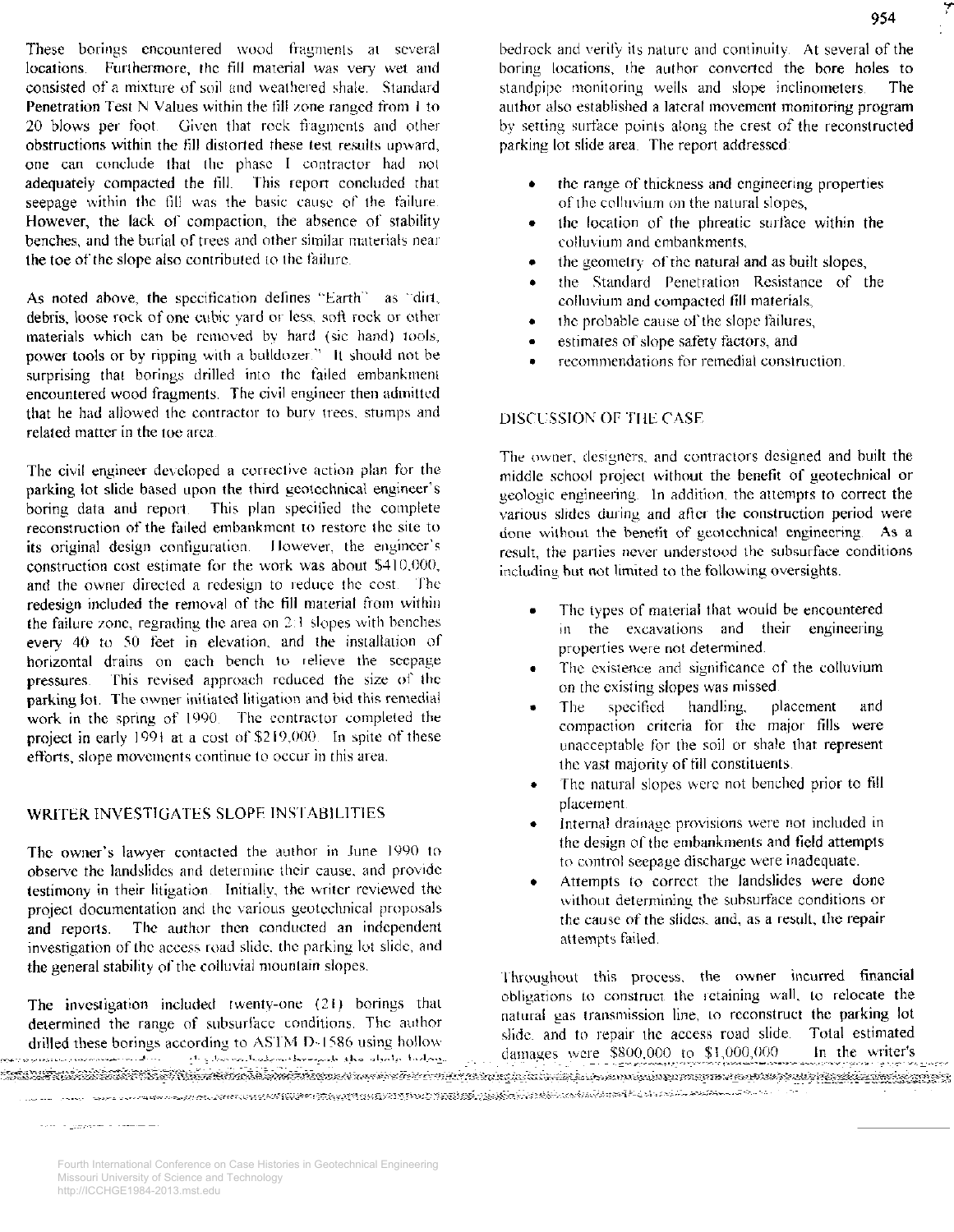From a technical perspective, the seepage from the sandstone and coal beds along and north of the fault line produced a high phreatic surface within the embankment and natural slopes that reduced the safety factors sufficiently to cause failure However, the owner and design team chose not to scek qualified geotechnical advice during design, construction, or afier the landslides developed This general lack of regard for geotechnical engineering constitutes the primary procedural shortcoming that produced the failures.

#### LITIGATION RES!ILTS

The owner initiated litigation in this case in the spring of 1990. The complaint named the Phase I and Phase II contractors, the architect, and the civil engineer as defendants. Discovery lasted about 5 years. During this period, the civil engineer's office burned and all of his project files were lost The civil engineer also died unexpectedly, leaving his mining engineer partner to defend the suit.

In the summer of 1994, the parties attempted to resolve this dispute through mediation. During the mediation, the During the mediation, the defendants agreed to pay about \$120,000 directly to the natural gas company for the gas transmission line relocations. After this extended day of mediation, subsequent attempts to settle the remaining elements of the case were unsuccessful, and the case went to trial in February. 1995.

The jury trial began in the county seat of the owner school board. In their opening statements, the owner argued that he had hired design and construction professionals and trusted them to perform properly. He further argued that the Jailures clearly demonstrated their respective negligence. The architect argued that the slope failures were unrelated to the architect's responsibilities on the project. The deceased civil engineer's partner argued that the services his former partner had provided were consistent with generally accepted engineering practice. The Phase I contractor argued that he followed the plans and specifications and the design was deficient. The Phase II contractor argued that he had no responsibility for the failures or the expansion of the failure area during the owner and design team mandated repair attempts

While the first witness was giving testimony, a juror's family member became ill, causing the trial to recess for one day. During this recess, the parties settled the remaining clements of the case for  $$500,000$ . The writer is not aware of the relative contributions to this settlement by the various defendants.

This litigation took five years to resolve and cost the parties substantial sums. Considering the limited information available to the author, the owner's litigation costs were probably over \$200,000. The defendants each mounted substantial defenses that included expert consultation and deposition testimony. The total combined litigation costs for this case probably exceeded \$400,000

#### Engineers Should Only Work In Their Areas of Expertise

Of course, this should go without saying. All engineering codes of ethics familiar to the writer clearly restrain engineers from offering to work outside their areas of expertise. However, as this case clearly illustrates, some design professionals do offer to provide services beyond their training and experience. Owners, who often have no technical background, have a right to rely upon the professional engineer's ethical compliance and thereby trust that the engineer has the requisite experience and training to provide all offered services.

In our example, the owner had a bias in favor of working with the local engineer if possible. Local tax dollars spent with local businesses: a widely held political view. However, the owner certainly wanted sound, reliable advice from any professional working on the project. The owner urged the architect to include the local civil engineer on the design team. However, from the architect's perspective, this simple request implicitly meant that the owner would probably hire an architect who would agree to hire the local engineer. Therefore, the architect complied with the owner's request and placed the local engineer on the design team

The local engineer may have had the required experience and training to provide the specific design services assigned to him by the architect. However, the same engineer also offered to provide the required geotechnical services even though the local civil engineer was clearly not qualified to provide geotechnical engineering services. However, the architect continued to feel the owner"s pressure and, as a result, failed to indicate that the owner should hire a qualified geotechnical engineer to conduct the subsurface investigation instead of the local civil engineer.

The owner forwarded the local engineer's proposal for the soils report to the architect for his review and advice. The owner wanted the architect's counsel because the architect had specifically invoked the owner's obligation *to* provide a soils report to the design team under the terms of the owner/architect agreement. This act by the owner created a related duty for the architect to use his expertise and cxpcnence in assessing the proposal's adequacy. The architect responded with a written approval.

This particular architect was nearing the end his career. Over the years, he had many opportunities to review geotechnical proposals and reports, and to interact with practicing geotechnical engineers. He either knew or should have known that the proposal submitted for his review was inadequate. Furthermore, when the engineer submitted the "soils report",

Fourth International Conference on Case Histories in Geotechnical Engineering Missouri University of Science and Technology http://ICCHGE1984-2013.mst.edu